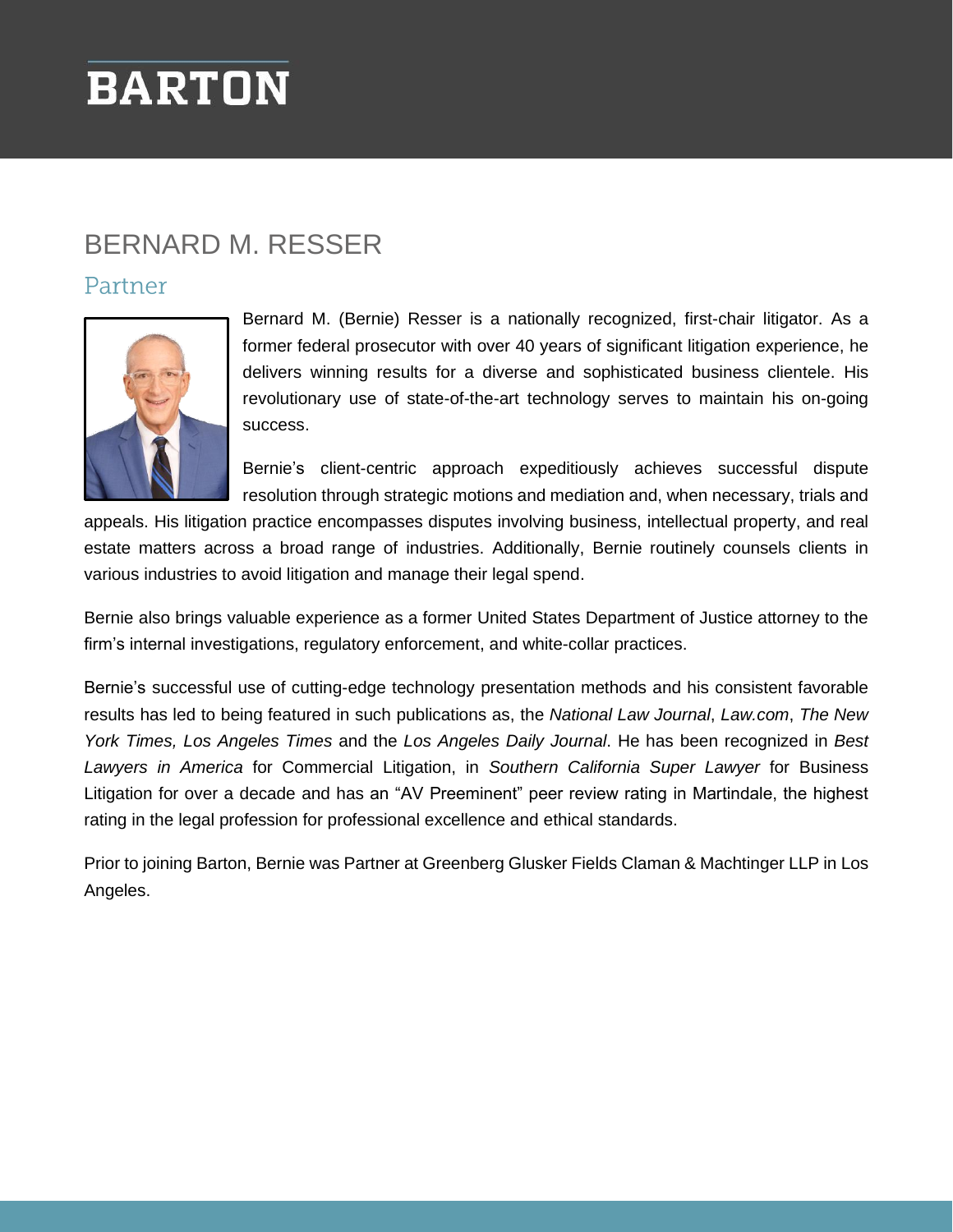# **BARTON**

#### Contact

P: 424.428.1101 bresser@bartonesq.com

#### Education

University of California, Los Angeles School of Law, J.D. University of California, Los Angeles, B.A.

### Admissions

State of California All State and Federal Courts in California Ninth Circuit Court of Appeals

#### Memberships

American Bar Association, Litigation Section

Chair, Primerus Business Law Institute – North America, Executive Committee

#### Honors

Listed, Best Lawyers in America, Commercial Litigation, 2022

Listed, Southern California Super Lawyers, in Business Litigation, 2005-2016

Listed, Super Lawyers Corporate Counsel/Business Edition, 2005 - 2012

Listed, Five dragons (highest rating), *Lawdragon*

Listed, Leading Plaintiffs' Lawyer in *Lawdragon 3000 Guide*, 2007

Rated, "AV Preeminent 5.0 out of 5," Martindale Hubbell

#### Practices

Arbitration Commercial Litigation Intellectual Property Litigation Labor & Employment Disputes

Securities Litigation, Regulatory Investigations, and Enforcement

#### **Industry Experience**

Advertising, Marketing, and Public Relations **Construction** Finance Food and Hospitality Insurance Investment Management Real Estate **Technology**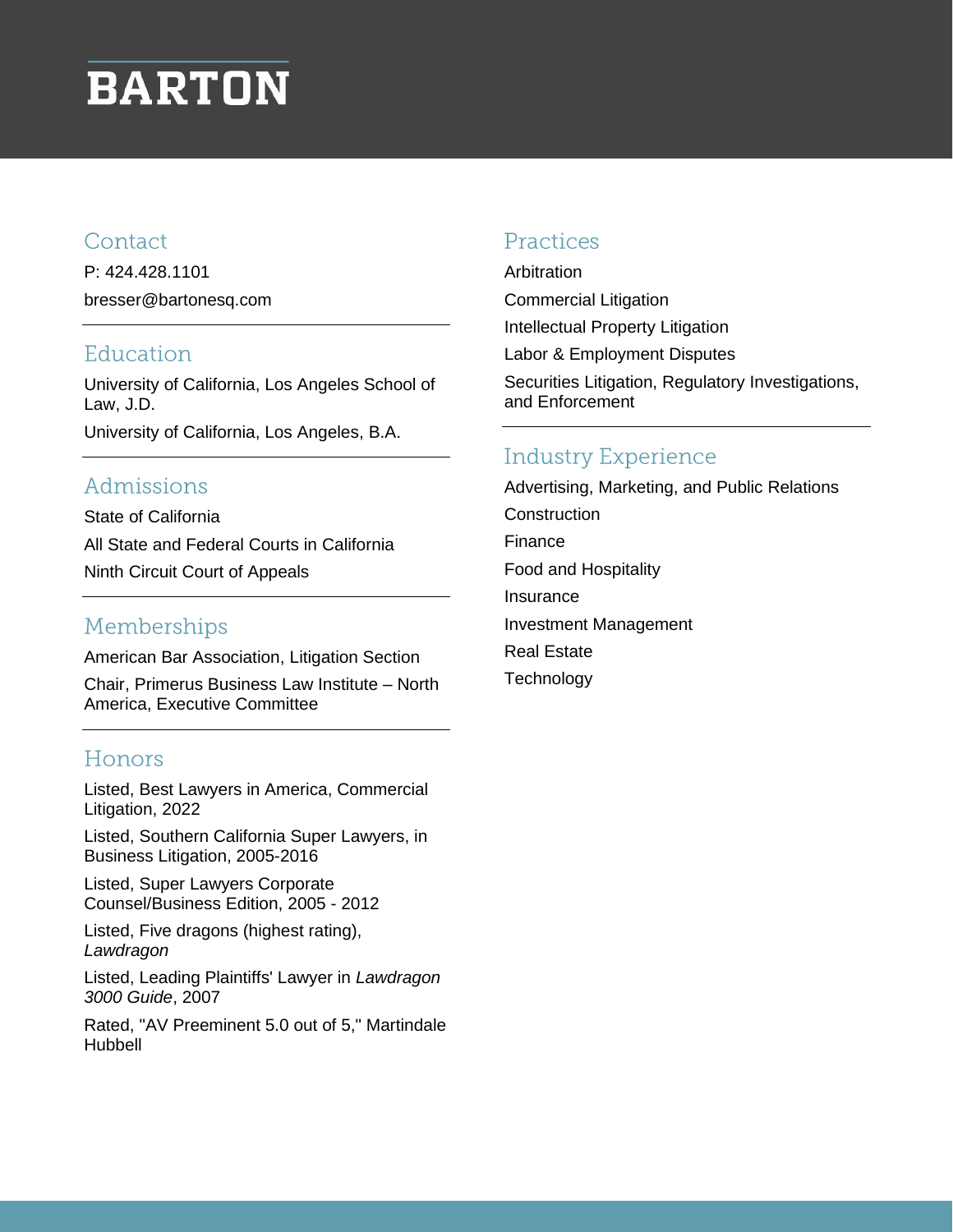# **BARTON**

#### In the Media

["NY Litigation Boutique Opens Santa Monica Office with Greenberg Glusker Lawyer."](https://www.bartonesq.com/wp-content/uploads/2022/01/LAW.COM-The-Record-NY-Litigation-Boutique-Opens-Santa-Monica-Office-with-Greenberg-Glusker-Lawyer-01.11.22.pdf) *Law.com (The [Recorder\).](https://www.bartonesq.com/wp-content/uploads/2022/01/LAW.COM-The-Record-NY-Litigation-Boutique-Opens-Santa-Monica-Office-with-Greenberg-Glusker-Lawyer-01.11.22.pdf)* (January 11, 2022).

["Barton Opens New LA Office With Ex-Greenberg Glusker Atty."](https://www.bartonesq.com/wp-content/uploads/2022/01/Barton-Opens-New-LA-Office-With-Ex-Greenberg-Glusker-Atty-Law360.pdf) *Law360.* (January 11, 2022).

"Barton Opens New LA Office With Ex-Greenberg Glusker Atty." *Law360 Pulse.* (January 11, 2022).

["L.A. Litigator Tapped to Open Barton LLP West Coast Office."](https://www.prnewswire.com/news-releases/la-litigator-tapped-to-open-barton-llp-west-coast-office-301458752.html) *PR Newswire.* (January 11, 2022).

["Nuns Intensify Fight Over Sale of Convent to Katy Perry."](https://www.greenbergglusker.com/bernard-m-resser/insights/nuns-intensify-fight-over-sale-of-convent-to-katy-perry/) *The New York Times*. (July 19, 2015).

Mentioned, ["Judge Asks Nuns to Work out Dispute Over Sale of Convent to Singer Katy Perry."](https://www.latimes.com/local/lanow/la-me-ln-convent-dispute-katy-perry-20150720-story.html) *Los Angeles Times*. (July 20, 2015).

["Nuns Fight Plan to Sell Hollywood Convent to Katy Perry."](https://www.greenbergglusker.com/bernard-m-resser/insights/nuns-fight-plan-to-sell-hollywood-convent-to-katy-perry/) *Los Angeles Times*. (June 29, 2015).

#### Presentations

"Dispute Resolution Provisions: One Size Does Not Fit All." Webinar – 1 Hour of General California MCLE Credit. (January 26, 2021).

"The Room Where It Happens: Building Relationships in a Digital Age." Panelist. International Society of Primerus Law Firms Webinar Series. (November 19, 2020).

"International Internet Regulation." Moderator. Association of Corporate Counsel (ACC) Annual Meeting. Phoenix, AZ. (October 28, 2019).

"ACC (ILA) International Dispute Resolution Tips, Tricks and Traps." Panelist and Moderator. Association of Corporate Counsel Webinar. (September 12, 2019).

"International Arbitration." Panelist. 2018 Primerus International Convocation. Miami, FL. (May 3-5, 2018).

"One Size Does Not Fit All: Best Practices for Using Contract Templates and Implementing Standard Policies in Multinational Companies." 2017 ACC Annual Meeting. Washington, D.C. (October 15, 2017).

"Avoiding the Landmines." Presenter. 2017 Young Lawyers Section Boot Camp – International Society of Primerus Law Firms. Las Vegas, NV. (February 8-10, 2017).

"Due Diligence of Real Estate Assets in Connection with Merger and Acquisition Transactions." Faculty. 2015 ACC Annual Meeting. Boston, MA. (October 19, 2015).

"Notable Data Security Breaches and Lessons Learned." Speaker. 2015 Primerus Business Law Institute Symposium Faculty. (June 11, 2015).